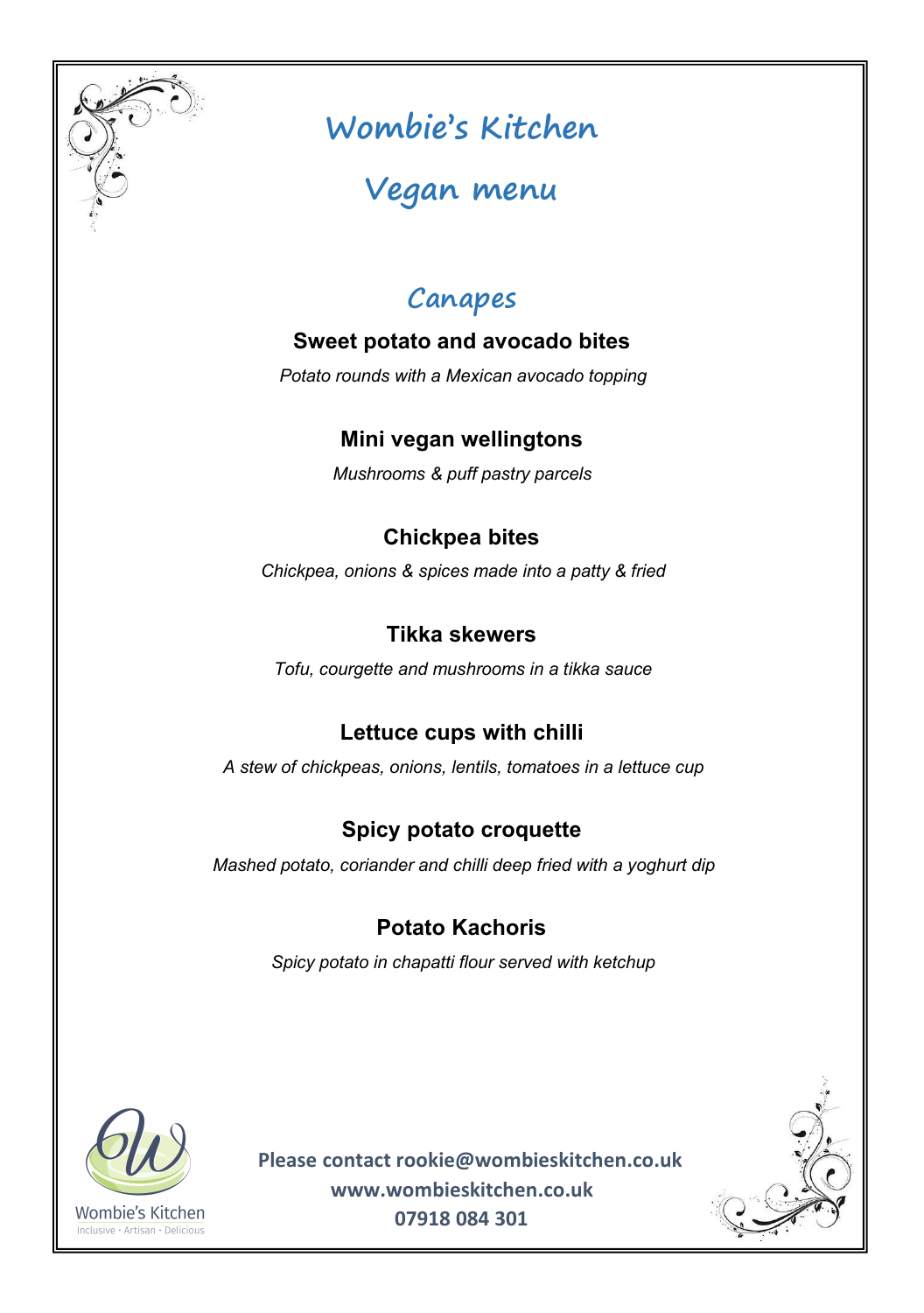

# **Wombie's Kitchen**

**Vegan menu**

## **Mains**

**Cauliflower & chickpea curry - madras or vindaloo spiced**

*Served with rice*

## **Thai Green curry**

*With spinach, asparagus and peas. Served with rice*

### **Phoebe's stew**

*A stew of red lentils, onions, tomatoes, chick peas, pearl barley, quinoa, beans, lime and coriander served with rice or mash*

## **Chilli**

*Served with avocado, jalapenos, a vegan sour cream & rice*

### **Jackfruit and sweet potato curry**

*Served with rice*



**Please contact [rookie@wombieskitchen.co.uk](mailto:rookie@wombieskitchen.co.uk) [www.wombieskitchen.co.uk](http://www.wombieskitchen.co.uk) 07918 084 301**